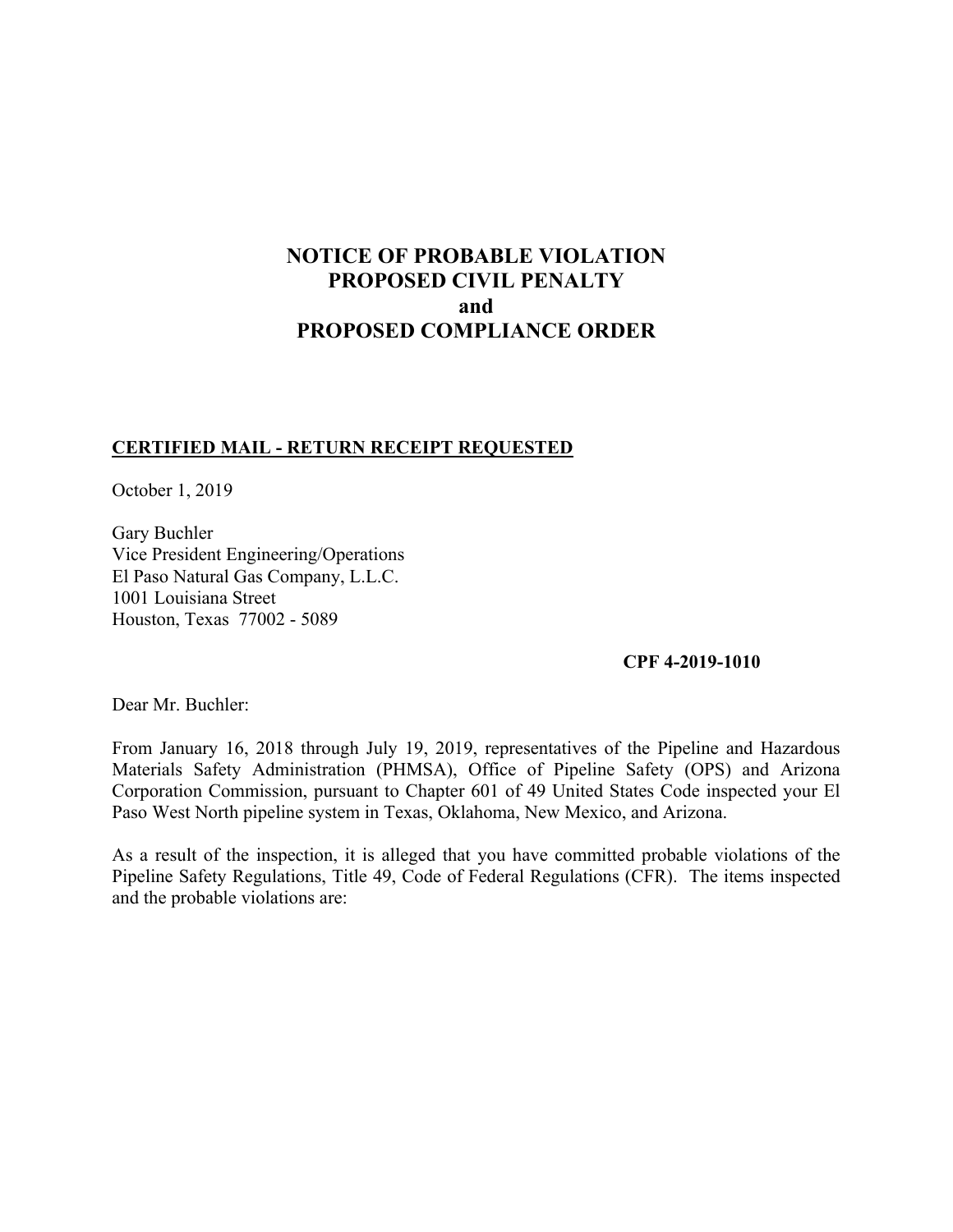**1. §192.619 Maximum allowable operating pressure - Steel or plastic pipelines.** 

**(a) No person may operate a segment of steel or plastic pipeline at a pressure that exceeds a maximum allowable operating pressure determined under paragraph (c) or (d) of this section, or the lowest of the following:** 

**(3) The highest actual operating pressure to which the segment was subjected during the 5 years preceding the applicable date in the second column. This pressure restriction applies unless the segment was tested according to the requirements in paragraph (a)(2) of this section after the applicable date in the third column or the segment was uprated according to the requirements in subpart K of this part:** 

 $\S 192.619$ . When deciding the MAOP to operate the MP  $64 + 2964$  to MP  $138 + 2128$  segment, El Paso Natural Gas Company, L.L.C. (EPNG) failed to establish a maximum allowable operating pressure (MAOP) for one segment of the El Paso West North pipeline system in accordance with EPNG chose to use the highest actual operating pressure the segment had been subjected to during the last 5 years, pursuant to  $\S 192.619(a)(3)$ . EPNG did, however, not have the documentation to support its determination.

EPNG's records show that the MAOP of the segment between MP  $64 + 2964$  and MP  $138 + 2128$ was established using the criteria in section 3.3 of EPNG's Operation and Maintenance 201 procedures, which are the same as those in  $\S$  192.619(a)(3). EPNG, however, could not provide records showing the highest actual operating pressure that the segment was subjected to during the past 5 years.

#### **2. § 191.5 Immediate notice of certain incidents.**

# **(a) At the earliest practicable moment following discovery, but no later than one hour after confirmed discovery, each operator must give notice in accordance with paragraph (b) of this section of each incident as defined in § 191.3.**

EPNG failed to provide immediate notice at the earliest practical moment following discovery (within one hour) of each of the following incidents as defined in §191.3:

The first incident, involving a fire and release of natural gas, occurred at 8:00 am on January 10, 2017, on the L1600 Casa Grande to Wenden pipeline in Arizona. According to EPNG's PHMSA Form F7100.2 (Report No. 20170017), EPNG discovered the incident at 10:00am on January 11, 2017, and reported it to the National Response Center (NRC) at 11:17am. The notification was made one hour and seventeen minutes following the confirmation of the need to report the incident.

For the second incident, on July 9, 2017, at 4:50pm, EPNG notified the NRC of a 3:24pm incident involving the Florida B Staion in New Mexico. The incident resulted in the release of 500 MCF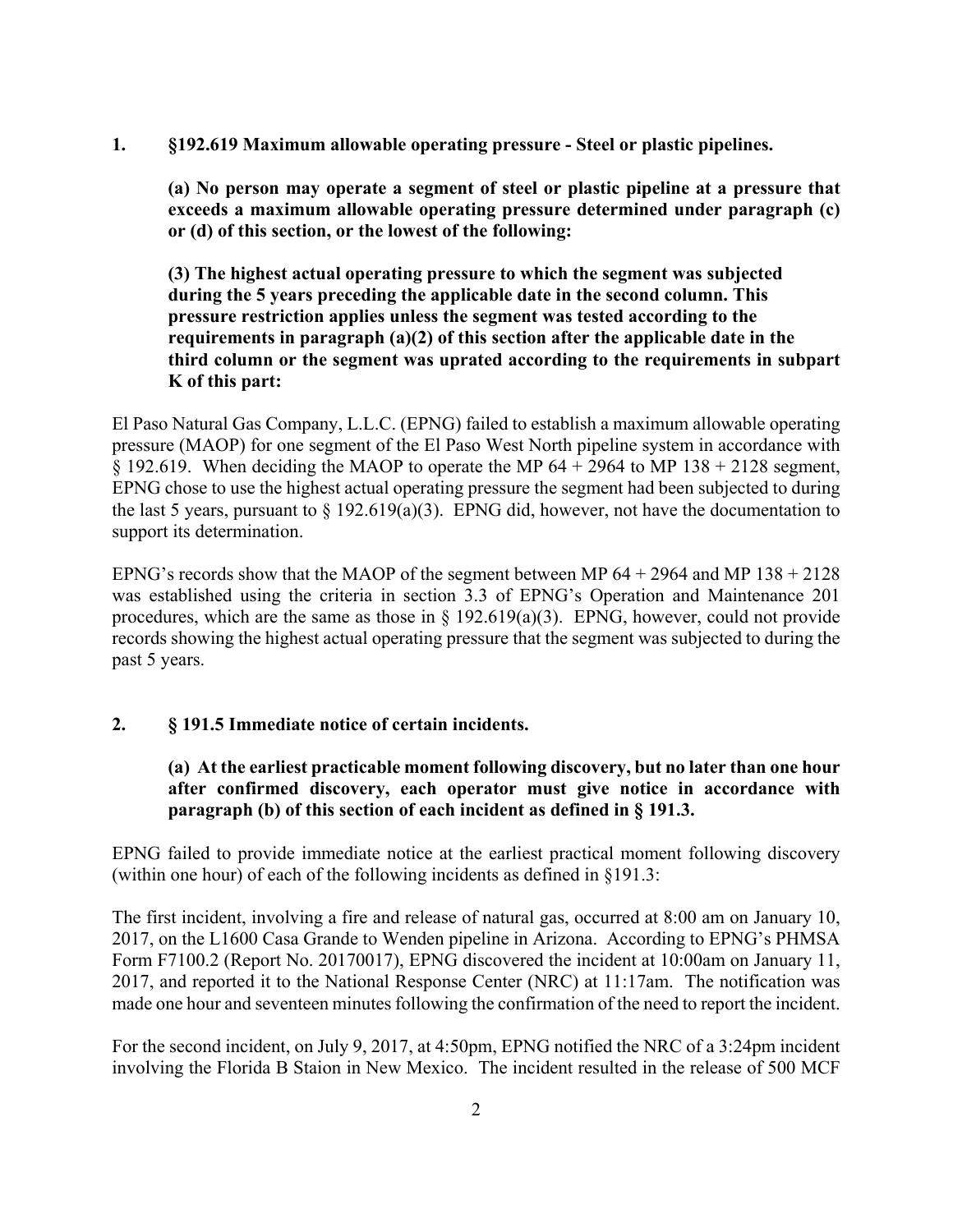of natural gas. The NRC notification was made one hour and twenty-six minutes following discovery.

# **3. §192.465 External corrosion control: Monitoring.**

**(a) Each pipeline that is under cathodic protection must be tested at least once each calendar year, but with intervals not exceeding 15 months, to determine whether the cathodic protection meets the requirements of §192.463. However, if tests at those intervals are impractical for separately protected short sections of mains or transmission lines, not in excess of 100 feet (30 meters), or separately protected service lines, these pipelines may be surveyed on a sampling basis. At least 10% of these protected structures, distributed over the entire system must be surveyed each calendar year, with a different 10% checked each subsequent year, so that the entire system is tested in each 10-year period.** 

EPNG failed to test each pipeline that is under cathodic protection at least once each calendar year, but with intervals not exceeding 15 months to determine whether the cathodic protection met the requirements of § 192.463 for four of its pipeline systems.

EPNG provided records for its annual pipe to soil surveys for calendar years 2016 and 2017 for pipeline systems 1200, 1201, 1204, and 1208. These records showed that EPNG failed to perform the annual surveys on those lines within the required 15 month interval. The survey records showed that the annual survey was carried out between March 8-14, 2016, while the subsequent survey did not occur until July 20-23, 2017, August 17, 2017, and November 29, 2017. In each instance, the 15 month interval was exceeding by a period of one to five months.

For line 1208, this is a repeat violation from CPF 4-2016-1005 Item 4.

# **4. §192.739 - Pressure limiting and regulating stations: Inspection and testing.**

**(a) Each pressure limiting station, relief device (except rupture discs), and pressure regulating station and its equipment must be subjected at intervals not exceeding 15 months, but at least once each calendar year, to inspections and tests to determine that it is-**

**(3) Except as provided in paragraph (b) of this section, set to control or relieve at the correct pressure consistent with the pressure limits of §192.201(a);** 

EPNG failed to correctly set the relief point on the relief device in order to control or relieve at the correct pressure as required by § 192.201(a) at the Window Rock station. PHMSA reviewed EPNG's May 12, 2016, record that showed that the relief setting was set at 1000 psi, which is higher than the pressure limits set forth in 49 CFR §192.201(a). EPNG corrected the setting on January 19, 2017, to the correct set pressure of 900 psi.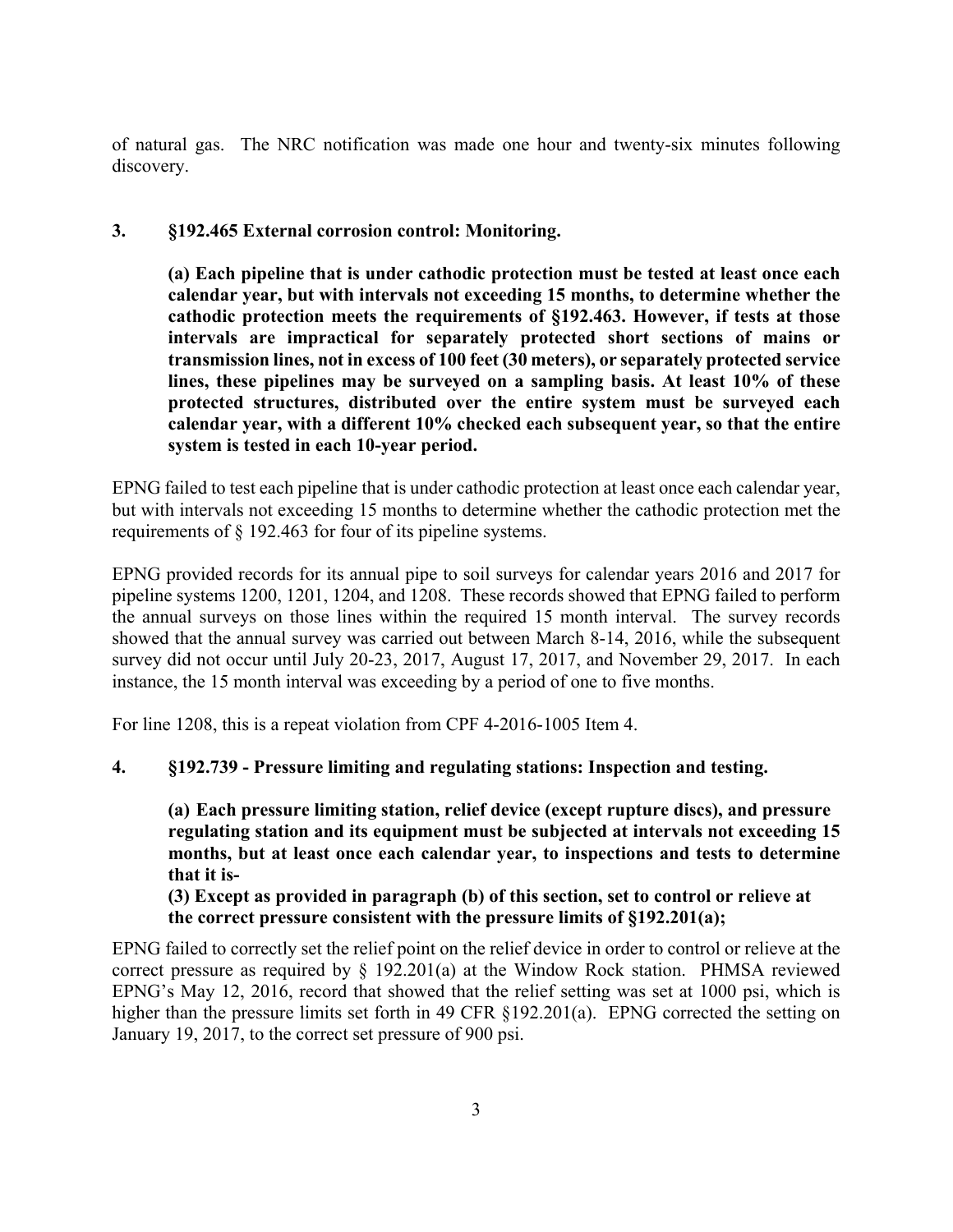**5. §192.605 Procedural manual for operations, maintenance, and emergencies.** 

**(3) General. Each operator shall prepare and follow for each pipeline, a manual of written procedures for conducting operations and maintenance activities and for emergency response. For transmission lines, the manual must also include procedures for handling abnormal operations. This manual must be reviewed and updated by the operator at intervals not exceeding 15 months, but at least one each calendar year. This manual must be prepared before operations of a pipeline system commence. Appropriate parts of the manual must be kept at locations where operations and maintenance activities are conducted.** 

EPNG failed to follow its procedures to accurately record all required data on its annual on-site rectifier inspection in twelve instances.

EPNG's Operations and Maintenance procedures 903 (External Corrosion Control for Buried or Submerged Pipelines) and CorrBP-004 (Rectifier and Anode Bed Guide) require the completion of all the required information on its form to document its annual on-site rectifier inspections for twelve inspections. Records reviewed from various inspections carried out in 2017 were missing required information, including the nearest pipe to soil readings, AC volts/amps, anode readings, and some other required data.

#### Proposed Civil Penalty

Under 49 U.S.C. § 60122 and 49 CFR § 190.223, you are subject to a civil penalty not to exceed \$218,647 per violation per day the violation persists, up to a maximum of \$2,186,465 for a related series of violations. For violation occurring on or after November 27, 2018 and before July 31, 2019, the maximum penalty may not exceed \$213,268 per violation per day, with a maximum penalty not to exceed \$2,132,679. For violation occurring on or after November 2, 2015 and before November 27, 2018, the maximum penalty may not exceed \$209,002 per violation per day, with a maximum penalty not to exceed \$2,090,022. For violations occurring prior to November 2, 2015, the maximum penalty may not exceed \$200,000 per violation per day, with a maximum penalty not to exceed \$2,000,000 for a related series of violations. The Compliance Officer has reviewed the circumstances and supporting documentation involved in the above probable violation(s) and has recommended that you be preliminarily assessed a civil penalty of \$45,900 as follows:

| Item number | <b>PENALTY</b> |
|-------------|----------------|
|             | \$45,900       |

#### Warning Items

With respect to items 2,4, and 5, we have reviewed the circumstances and supporting documents involved in this case and have decided not to conduct additional enforcement action or penalty assessment proceedings at this time. We advise you to promptly correct these items. Failure to do so may result in additional enforcement action.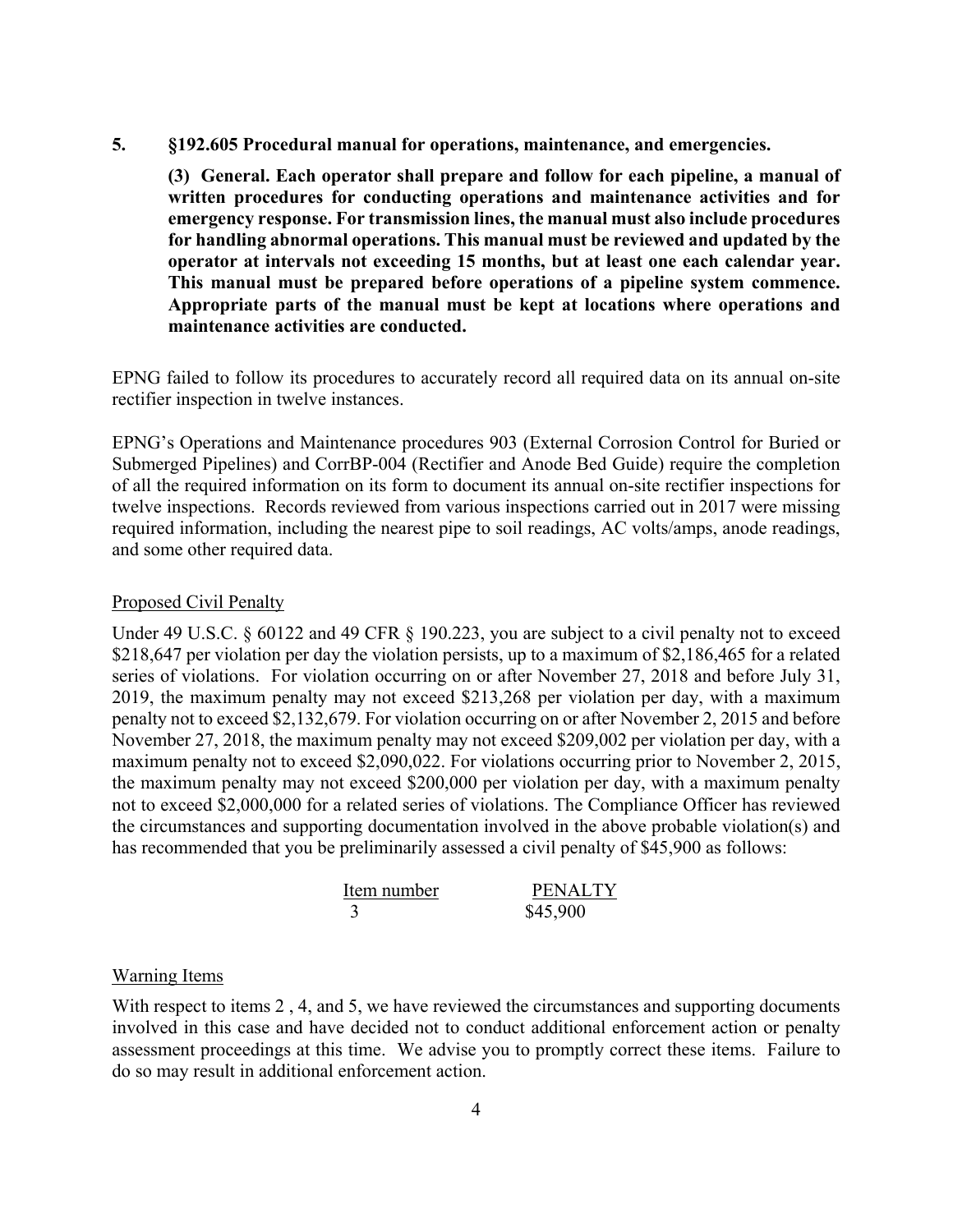### Proposed Compliance Order

With respect to item 1 pursuant to 49 U.S.C. § 60118, the Pipeline and Hazardous Materials Safety Administration proposes to issue a Compliance Order to El Paso Natural Gas Company, L.L.C. Please refer to the *Proposed Compliance Order*, which is enclosed and made a part of this Notice.

### Response to this Notice

Enclosed as part of this Notice is a document entitled *Response Options for Pipeline Operators in Compliance Proceedings*. Please refer to this document and note the response options. All material you submit in response to this enforcement action may be made publicly available. If you believe that any portion of your responsive material qualifies for confidential treatment under 5 U.S.C. 552(b), along with the complete original document you must provide a second copy of the document with the portions you believe qualify for confidential treatment redacted and an explanation of why you believe the redacted information qualifies for confidential treatment under 5 U.S.C. 552(b).

Following the receipt of this Notice, you have 30 days to submit written comments, or request a hearing under 49 CFR § 190.211. If you do not respond within 30 days of receipt of this Notice, this constitutes a waiver of your right to contest the allegations in this Notice and authorizes the Associate Administrator for Pipeline Safety to find facts as alleged in this Notice without further notice to you and to issue a Final Order. If you are responding to this Notice, we propose that you submit your correspondence to my office within 30 days from receipt of this Notice. This period may be extended by written request for good cause.

In your correspondence on this matter, please refer to **CPF 4-2019-1010** and, for each document you submit, please provide a copy in electronic format whenever possible.

Sincerely,

Mary L. McDaniel, P.E. Director, Southwest Region Pipeline and Hazardous Materials Safety Administration

Enclosures: *Proposed Compliance Order Response Options for Pipeline Operators in Compliance Proceedings*